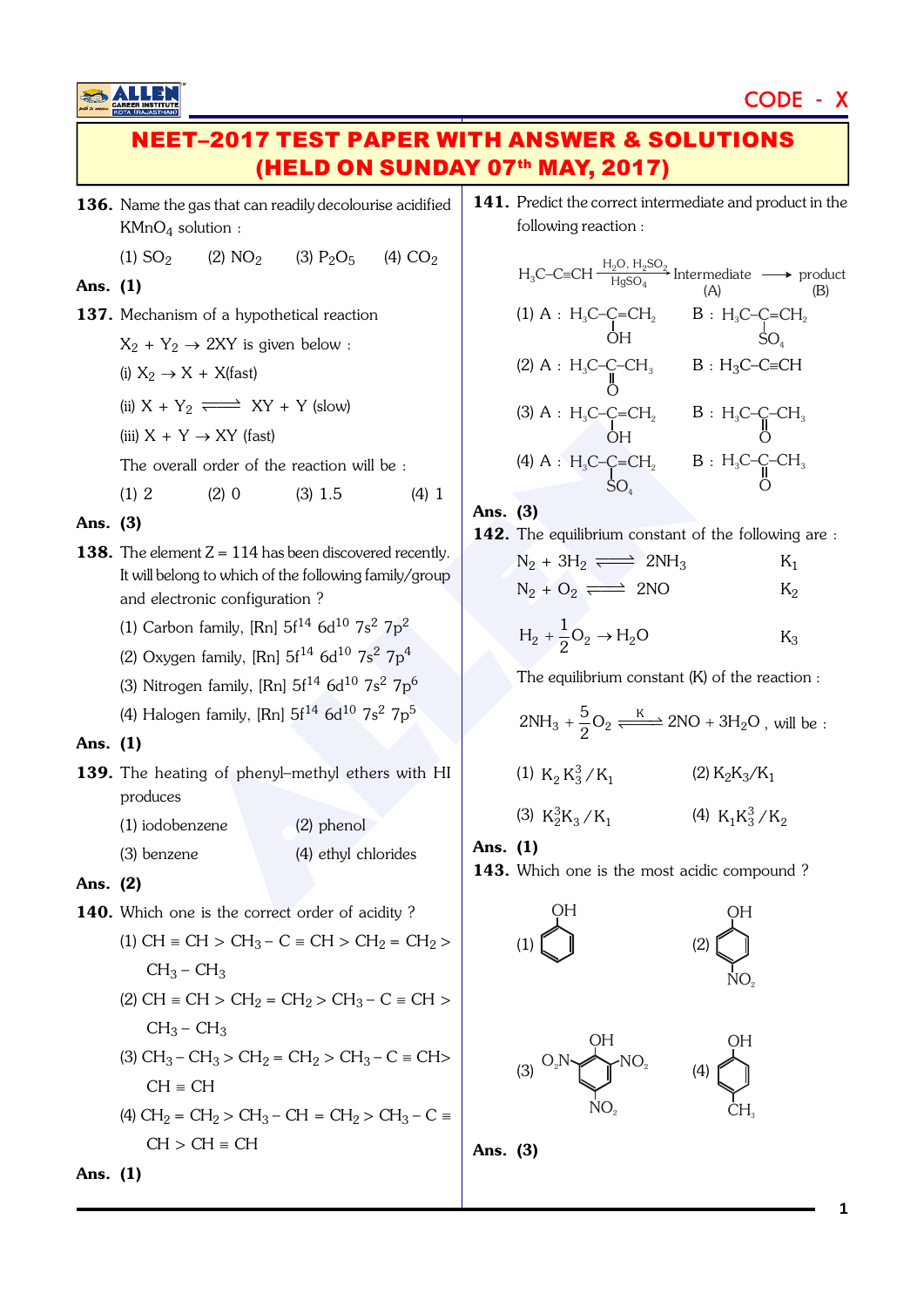# NEET-2017

144. The correct increasing order of basic strength for the following compounds is :



| forts is lowest wright aqueous solution of the |               |
|------------------------------------------------|---------------|
| are put under an electric field?               |               |
| $1.1$ T                                        | $\sim$ $\sim$ |

| $(1)$ K |  | $(2)$ Rb |
|---------|--|----------|
|         |  |          |

(3) Li (4) Na

## Ans. (3)

- 146. The most suitable method of separation of 1:1 mixture of ortho and para-nitrophenols is : (1) Chromatography (2) Crystallisation
	- (3) Steam distillation (4) Sublimation

### Ans. (3)

147.  $HgCl<sub>2</sub>$  and I<sub>2</sub> both when dissolved in water containing  $\Gamma$  ions the pair of species formed is :

| $(1)$ HgI <sub>2</sub> , I <sup>-</sup> | (2) $Hgl_4^2$ , $I_3^-$ |  |
|-----------------------------------------|-------------------------|--|
| (3) $Hg_2I_2$ , $\Gamma$                | (4) $Hgl_2$ , $I_3^-$   |  |

# Ans. (2)

148. Mixture of chloroxylenol and terpineol acts as : (1) antiseptic (2) antipyretic (3) antibiotic (4) analgesic

# Ans. (1)

149. An example of a sigma bonded organometallic compound is :

| (1) Grignard's reagent | (2) Ferrocene   |  |  |
|------------------------|-----------------|--|--|
| (3) Cobaltocene        | (4) Ruthenocene |  |  |

### Ans. (1)

- 150. A first order reaction has a specific reaction rate of  $10^{-2}$  sec<sup>-1</sup>. How much time will it take for  $20g$ of the reactant to reduce to 5 g ? (1) 138.6 sec (2) 346.5 sec
	- (3) 693.0 sec (4) 238.6 sec

# Ans. (1)

**2**

151. Match the interhalogen compounds of column-I with the geometry in column II and assign the correct. code.

| (II)                                            | (III)                                                                                        |                                                      |                                                                                                                                                   | Column-I                   |       | Column-II                                                      |      |  |
|-------------------------------------------------|----------------------------------------------------------------------------------------------|------------------------------------------------------|---------------------------------------------------------------------------------------------------------------------------------------------------|----------------------------|-------|----------------------------------------------------------------|------|--|
|                                                 | CH <sub>3</sub>                                                                              |                                                      | (a)                                                                                                                                               | XX'                        | (i)   | T-shape                                                        |      |  |
| I < II                                          | $(2)$ III < II                                                                               |                                                      | (b)                                                                                                                                               | $XX'_{3}$                  | (ii)  | Pentagonal<br>bipyramidal                                      |      |  |
| $\rm I < III$                                   | (4) II < III < I                                                                             |                                                      | (c)                                                                                                                                               | $XX'_5$                    | (iii) | Linear                                                         |      |  |
|                                                 | obility of which of the following alkali metal<br>owest when aqueous solution of their salts |                                                      | (d)                                                                                                                                               | $XX'_{7}$                  | (iv)  | Square-pyramidal                                               |      |  |
| under an electric field ?                       |                                                                                              |                                                      |                                                                                                                                                   |                            | (v)   | Tetrahedral                                                    |      |  |
|                                                 | $(2)$ Rb                                                                                     |                                                      | Code:                                                                                                                                             |                            |       |                                                                |      |  |
|                                                 | $(4)$ Na                                                                                     |                                                      |                                                                                                                                                   | (a)                        | (b)   | (c)                                                            | (d)  |  |
|                                                 |                                                                                              |                                                      | $(1)$ (iii)                                                                                                                                       |                            | (i)   | (iv)                                                           | (ii) |  |
|                                                 | ost suitable method of separation of $1:1$                                                   |                                                      | $(2)$ (v)                                                                                                                                         |                            | (iv)  | (iii)                                                          | (ii) |  |
|                                                 | of ortho and para-nitrophenols is :                                                          |                                                      | $(3)$ (iv)                                                                                                                                        |                            | (iii) | (ii)                                                           | (i)  |  |
| omatography                                     | (2) Crystallisation                                                                          |                                                      | $(4)$ (iii)                                                                                                                                       |                            | (iv)  | (i)                                                            | (ii) |  |
| m distillation                                  | (4) Sublimation                                                                              | Ans. (1)                                             |                                                                                                                                                   |                            |       |                                                                |      |  |
|                                                 |                                                                                              |                                                      | 152. Concentration of the Ag <sup>+</sup> ions in a saturated                                                                                     |                            |       |                                                                |      |  |
| and I <sub>2</sub> both when dissolved in water |                                                                                              |                                                      | solution of Ag <sub>2</sub> C <sub>2</sub> O <sub>4</sub> is 2.2 $\times 10^{-4}$ mol L <sup>-1</sup> Solubility<br>product of $Ag_2C_2O_4$ is :- |                            |       |                                                                |      |  |
|                                                 | ing $\Gamma$ ions the pair of species formed is :                                            |                                                      |                                                                                                                                                   | (1) $2.66 \times 10^{-12}$ |       | $(2)$ 4.5 $\times$ 10 <sup>-11</sup>                           |      |  |
| $_2, \Gamma$                                    | (2) $Hgl_4^2$ , $I_3^-$                                                                      |                                                      |                                                                                                                                                   | (3) $5.3 \times 10^{-12}$  |       | (4) $2.42 \times 10^{-8}$                                      |      |  |
|                                                 |                                                                                              | Ans. (3)                                             |                                                                                                                                                   |                            |       |                                                                |      |  |
| $I_2$ , $\Gamma$                                | (4) $Hgl_2, I_3^-$                                                                           |                                                      |                                                                                                                                                   |                            |       | 153. In the electrochemical cell :-                            |      |  |
|                                                 |                                                                                              |                                                      |                                                                                                                                                   |                            |       | Zn   ZnSO <sub>4</sub> (0.01M)   $ CuSO_4(1.0 M) Cu$ , the emf |      |  |
|                                                 |                                                                                              |                                                      |                                                                                                                                                   |                            |       | of this Daniel cell is $E_1$ . When the concentration of       |      |  |
|                                                 | of chloroxylenol and terpineol acts as :                                                     |                                                      |                                                                                                                                                   |                            |       | $ZnSO_4$ is changed to 1.0M and that of $CuSO_4$               |      |  |
| septic                                          | (2) antipyretic                                                                              | changed to $0.01M$ , the emf changes to $E_2$ . From |                                                                                                                                                   |                            |       |                                                                |      |  |
| biotic                                          | (4) analgesic                                                                                |                                                      |                                                                                                                                                   |                            |       | the followings, which one is the relationship                  |      |  |
|                                                 |                                                                                              |                                                      |                                                                                                                                                   |                            |       | RT.                                                            |      |  |

# Ans. (3)

| between E <sub>1</sub> and E <sub>2</sub> ? (Given, $\frac{RT}{T}$ = 0.059) |  |
|-----------------------------------------------------------------------------|--|
|-----------------------------------------------------------------------------|--|

(1) 
$$
E_1 < E_2
$$
  
\n(2)  $E_1 > E_2$   
\n(3)  $E_2 = 0 \neq E_1$   
\n(4)  $E_1 = E_2$ 

# Ans. (2)

154. Which of the following pairs of compounds is isoelectronic and isostructural ?

(1)  $\text{Tel}_2, \text{XeF}_2$ 

- (2)  $IBr_2^-$ ,  $XeF_2$
- (3)  $IF_3$ ,  $XeF_2$
- (4)  $BeCl<sub>2</sub>, XeF<sub>2</sub>$

# Ans. (2)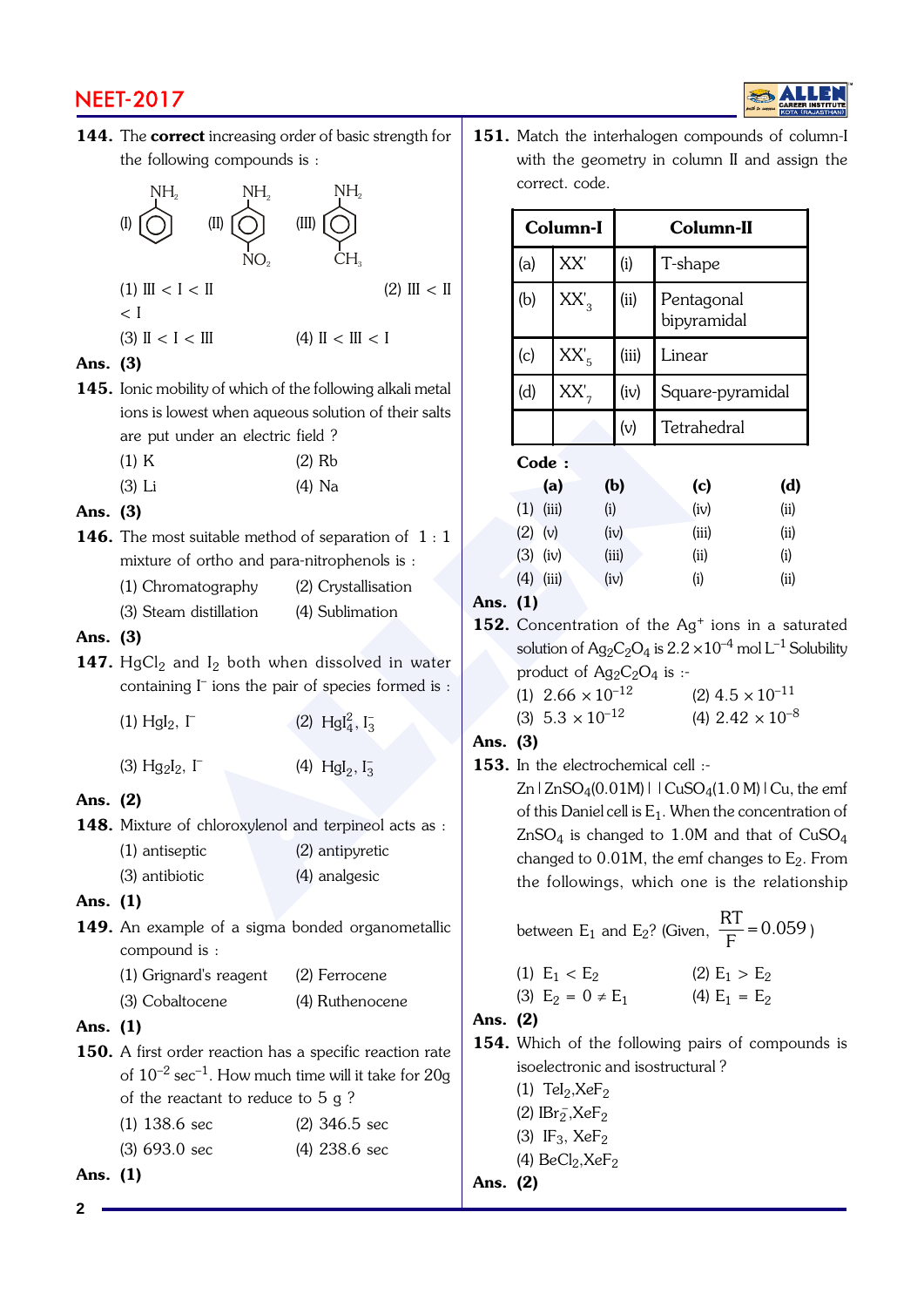

# CODE - X

155. The IUPAC name of the compound



- (1) 5-formylhex-2-en-3-one
- (2) 5-methyl-4-oxohex-2-en-5-al
- (3) 3-keto-2-methylhex-5-enal
- (4) 3-keto-2-methylhex-4-enal
- Ans. (4)

156. Which one is the wrong statement?

- (1) The uncertainty principle is  $\Delta E \times \Delta t \geq h/4\pi$
- (2) Half filled and fully filled orbitals have greater stability due to greater exchange energy, greater symmetry and more balanced arrangement.
- (3) The energy of 2s orbital is less than the energy of 2p orbital in case of Hydrogen like atoms
- (4) de-Broglies's wavelength is given by  $\lambda = \frac{h}{mv}$ ,

where  $m =$  mass of the particle,  $v =$  group velocity of the particle

- Ans. (3)
- 157. Which is the incorrect statement?
	- (1) Density decreases in case of crystals with Schottkv's defect
	- (2) NaCl(s) is insulator, silicon is semiconductor, silver is conductor, quartz is piezo electric crystal
	- (3) Frenkel defect is favoured in those ionic compounds in which sizes of cation and anions are almost equal
	- (4)  $FeO<sub>0.98</sub>$  has non stoichiometric metal deficiency defect

to-2-methylhex-4-enal (1) Micro organism present in t<br>
(2) Oceans<br>
uncertainty principle is  $\Delta E \times \Delta t \ge h/4\pi$  (4) Haemoglobin<br>
filled and fully filled orbitals have greater<br>
(3) Plants<br>
(3) Plants<br>
(4) Haemoglobin<br>
filled  $(1)$  CIF<sub>3</sub>  $(2)$  NCl<sub>3</sub>  $(3) BCl<sub>3</sub>$  $\vert_3$  (4) PH<sub>3</sub> Ans. (3) **159.** For a given reaction,  $\Delta H = 35.5$  kJ mol<sup>-1</sup> and  $\Delta S = 83.6 \text{ JK}^{-1} \text{mol}^{-1}$ . The reaction is spontaneous at : (Assume that  $\Delta H$  and  $\Delta S$  do not vary with tempearature) (1)  $T > 425$  K (2) All temperatures (3)  $T > 298$  K (4)  $T < 425$  K Ans. (1) 160. Which of the following is a sink for CO? (1) Micro organism present in the soil (2) Oceans (3) Plants (4) Haemoglobin Ans. (1) 161. If molality of the dilute solutions is doubled, the value of molal depression constant  $(K_f)$  will be :-(1) halved (2) tripled (3) unchanged (4) doubled Ans. (3) 162. Which of the following is dependent on temperature? (1) Molarity (2) Mole fraction (3) Weight percentage (4) Molality Ans. (1)

**158.** The species, having bond angles of  $120^\circ$  is :-

- 163. Which one of the following statements is not correct?
	- (1) The value of equilibrium constant is changed in the presence of a catalyst in the reaction at equilibrium
	- (2) Enzymes catalyse mainly bio-chemical reactions
	- (3) Coenzymes increase the catalytic activity of enzyme
	- (4) Catalyst does not initiate any reaction

Ans. (1)

Ans. (3)

#### **3**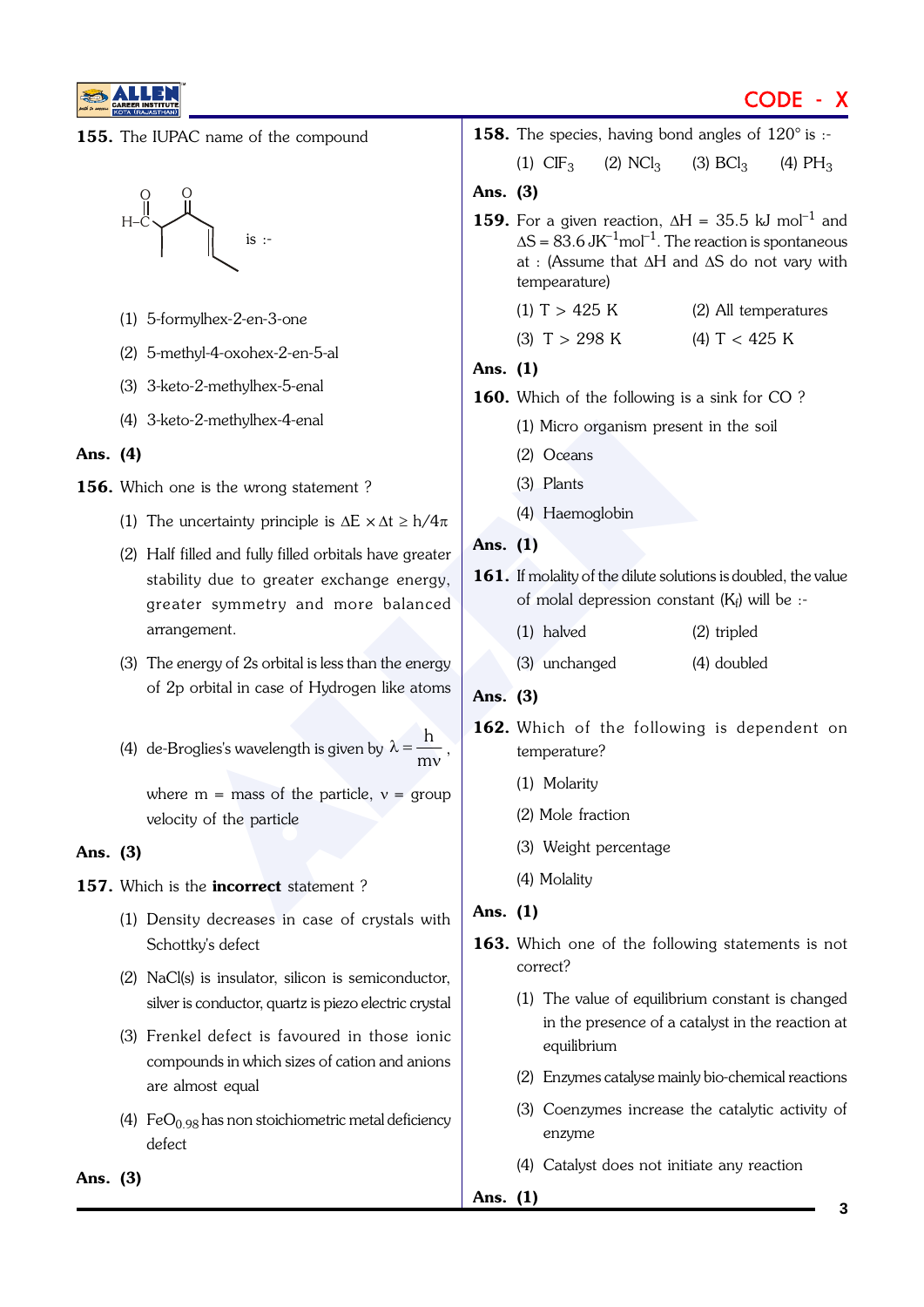# NEET-2017

164. Identify A and predict the type of reaction

ALLEN OCH 3 Br NaNH 2 A (1) OCH 3 NH 2 and elimination addition reaction (2) OCH 3 Br and cine substitution reaction (3) OCH 3 and cine substituion reaction (4) OCH 3 and substitution reaction

Ans. (4)

165. The correct order of the stoichiometries of AgCI formed when AgNO $_3$  in excess is treated with the complexs :  $CoCl<sub>3</sub>$ .6NH<sub>3</sub>,  $CoCl<sub>3</sub>$ .5NH<sub>3</sub>,  $CoCl<sub>3</sub>$ .4NH<sub>3</sub> respectively is :-

(1) 3 AgCl, 1 AgCl, 2 AgCl

 $\text{NH}_2$ 

- (2) 3 AgCl, 2 AgCl, 1 AgCl
- (3) 2 AgCl, 3 AgCl, 1 AgCl
- (4) 1 AgCl, 3 AgCl, 2 AgCl

#### Ans. (2)

166. The correct statement regarding electrophile is :-

- (1) Electrophile is a negatively charged species and can form a bond by accepting a pair of electrons from another electrophile
- (2) Electrophiles are generally neutral species and can form a bond by accepting a pair of electrons from a nucleophile
- (3) Electrophile can be either neutral or positively charged species and can form a bond by accepting a pair of electrons from a nucleophile
- (4) Electrophile is a negatively charged species and can form a bond by accepting a pair of electrons from a nucleophile

Ans. (3)

**4**

- 167. A gas is allowed to expand in a well insulated container against a constant external pressure of 2.5atm from an initial volume of 2.50 L to a final volume of 4.50L. The change in internal energy  $\Delta U$  of the gas in joules will be:- $(1)$  –500J  $(2)$  –505J (3) +505J (4) 1136.25J Ans. (2) 168. Which of the following reactions is appropriate for converting acetamide to methanamine ? (1) Hoffmarnn hypobromamide reaction (2) Stephens reaction (3) Gabriels phthalimide synthesis (4) Carbylamine reaction Ans. (1) 169. With respect to the conformers of ethane, which of the following statements is **true**? (1) Bond angle changes but bond length remains same
	- (2) Both bond angle and bond length change
	- (3) Both bond angles and bond length remains same
	- (4) Bond angle remains same but bond length changes

## Ans. (3)

**170.** In which pair of ions both the species contain S–S bond?

(1)  $S_4O_6^{2-}$ ,  $S_2O_3^{2-}$  (2)  $S_2O_7^{2-}$ ,  $S_2O_8^{2-}$ 

(3)  $S_4O_6^{2-}$ ,  $S_2O_7^{2-}$  (4)  $S_2O_7^{2-}$ ,  $S_2O_3^{2-}$ 

# Ans. (1)

- **171.** It is because of inability of  $ns^2$  electrons of the valence shell to participate in bonding that:-
	- (1)  $\text{Sn}^{2+}$  is oxidising while Pb<sup>4+</sup> is reducing
	- (2)  $\text{Sn}^{2+}$  and Pb<sup>2+</sup> are both oxidising and reducing
	- (3)  $\text{Sn}^{4+}$  is reducing while Pb<sup>4+</sup> is oxidising
	- (4)  $\text{Sn}^{2+}$  is reducing while Pb<sup>4+</sup> is oxidising

### Ans. (In English-4, In Hindi-1)

- 172. Correct increasing order for the wavelengths of absorption in the visible region the complexes of  $Co^{3+}$  is :-
	- (1)  $[Co(H<sub>2</sub>O)<sub>6</sub>]<sup>3+</sup>, [Co(en)<sub>3</sub>]<sup>3+</sup>, [Co(NH<sub>3</sub>)<sub>6</sub>]<sup>3+</sup>$
	- (2)  $[Co(H<sub>2</sub>O)<sub>6</sub>]<sup>3+</sup>, [Co(NH<sub>3</sub>)<sub>6</sub>]<sup>3+</sup>, [Co(en)<sub>3</sub>]<sup>3+</sup>$
	- (3)  $[Co(NH<sub>3</sub>)<sub>6</sub>]<sup>3+</sup>, [Co(en)<sub>3</sub>]<sup>3+</sup>, [Co(H<sub>2</sub>O)<sub>6</sub>]<sup>3+</sup>$
	- (4)  $[Co(en)_3]^{3+}$ ,  $[Co(NH_3)_6]^{3+}$ ,  $[Co(H_2O)_6]^{3+}$
- Ans. (4)